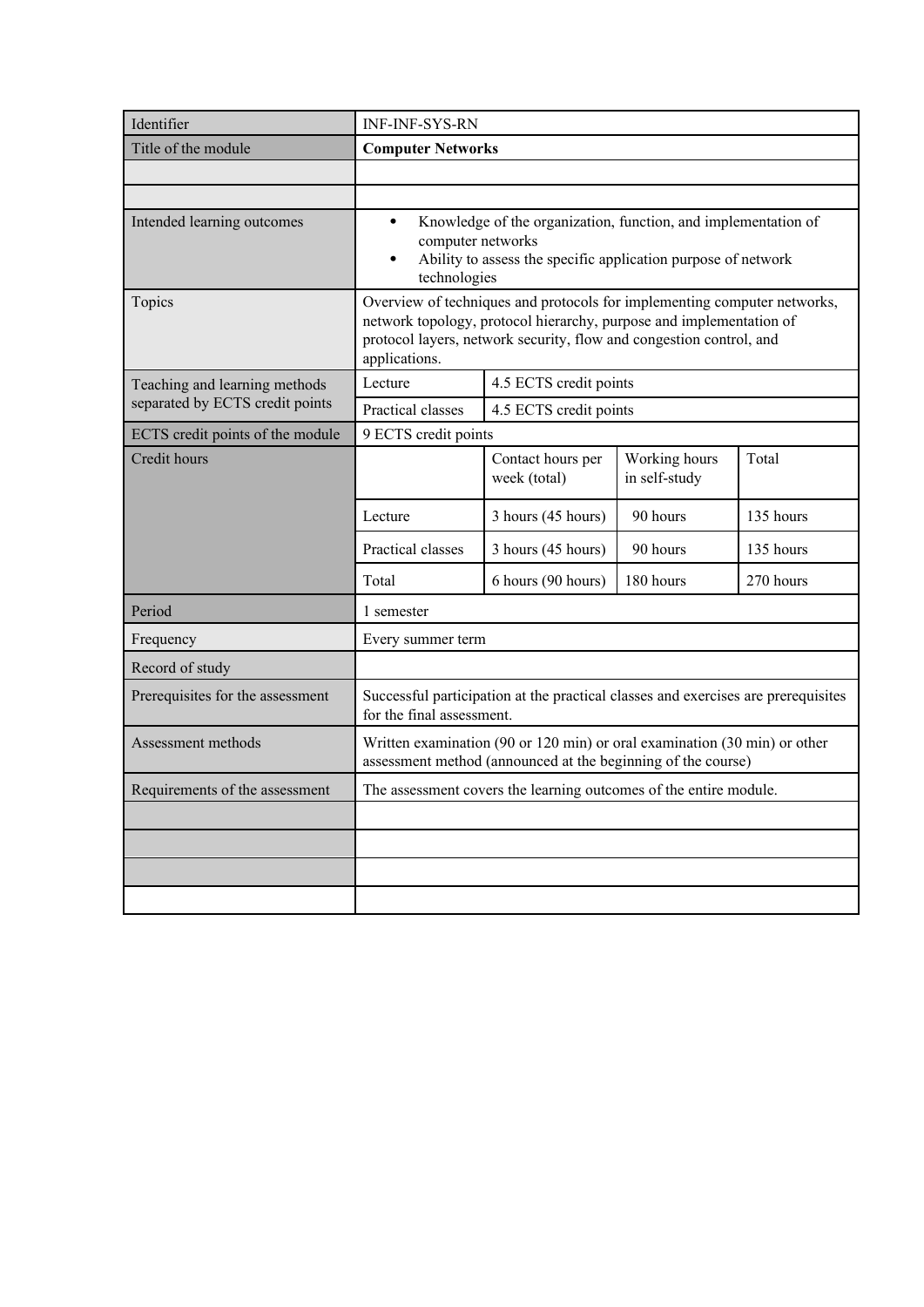| Identifier                       | <b>INF-ESS-K</b>                                                                                                                                                                                                                                                                                                                                                                                                                                                                                                                                                                                                                                                                                                                                    |                                                                                                                                           |                                |           |
|----------------------------------|-----------------------------------------------------------------------------------------------------------------------------------------------------------------------------------------------------------------------------------------------------------------------------------------------------------------------------------------------------------------------------------------------------------------------------------------------------------------------------------------------------------------------------------------------------------------------------------------------------------------------------------------------------------------------------------------------------------------------------------------------------|-------------------------------------------------------------------------------------------------------------------------------------------|--------------------------------|-----------|
| Title of the module              |                                                                                                                                                                                                                                                                                                                                                                                                                                                                                                                                                                                                                                                                                                                                                     | <b>Embedded Software System Construction</b>                                                                                              |                                |           |
|                                  |                                                                                                                                                                                                                                                                                                                                                                                                                                                                                                                                                                                                                                                                                                                                                     |                                                                                                                                           |                                |           |
|                                  |                                                                                                                                                                                                                                                                                                                                                                                                                                                                                                                                                                                                                                                                                                                                                     |                                                                                                                                           |                                |           |
| Intended learning outcomes       | The students shall be able to evaluate the core components of software for<br>embedded systems and shall be able to modify and develop such software.<br>These skills shall be trained using deeply embedded computer systems that<br>are connected by wireless networks.                                                                                                                                                                                                                                                                                                                                                                                                                                                                           |                                                                                                                                           |                                |           |
| Topics                           | Foundations of software construction for embedded systems: Starting with an<br>introduction to typical hardware platforms, the course covers the different<br>layers of system software, such as operating systems, middleware, and<br>databases. Representative embedded systems of both the industry and<br>academia are introduced and analyzed with focus on the principles of software<br>construction. The identified commonalities of such systems are the limited<br>resources, such as memory, energy, computing power, network connectivity,<br>and the requirements on real-time, dependability, and context-aware behavior.<br>The course highlights representative development methods and programming<br>techniques for such systems. |                                                                                                                                           |                                |           |
| Teaching and learning methods    | Lecture                                                                                                                                                                                                                                                                                                                                                                                                                                                                                                                                                                                                                                                                                                                                             | 6 ECTS credit points                                                                                                                      |                                |           |
| separated by ECTS credit points  | Practical classes                                                                                                                                                                                                                                                                                                                                                                                                                                                                                                                                                                                                                                                                                                                                   | 3 ECTS credit points                                                                                                                      |                                |           |
| ECTS credit points of the module | 9 ECTS credit points                                                                                                                                                                                                                                                                                                                                                                                                                                                                                                                                                                                                                                                                                                                                |                                                                                                                                           |                                |           |
| Credit hours                     |                                                                                                                                                                                                                                                                                                                                                                                                                                                                                                                                                                                                                                                                                                                                                     | Contact hours per<br>week (total)                                                                                                         | Working hours<br>in self-study | Total     |
|                                  | Lecture                                                                                                                                                                                                                                                                                                                                                                                                                                                                                                                                                                                                                                                                                                                                             | 4 hours (60 hours)                                                                                                                        | 120 hours                      | 180 hours |
|                                  | Practical classes                                                                                                                                                                                                                                                                                                                                                                                                                                                                                                                                                                                                                                                                                                                                   | 2 hours (30 hours)                                                                                                                        | 60 hours                       | 90 hours  |
|                                  | Total                                                                                                                                                                                                                                                                                                                                                                                                                                                                                                                                                                                                                                                                                                                                               | 6 hours (90 hours)                                                                                                                        | 180 hours                      | 270 hours |
| Period                           | 1 semester                                                                                                                                                                                                                                                                                                                                                                                                                                                                                                                                                                                                                                                                                                                                          |                                                                                                                                           |                                |           |
| Frequency                        | Every summer term                                                                                                                                                                                                                                                                                                                                                                                                                                                                                                                                                                                                                                                                                                                                   |                                                                                                                                           |                                |           |
| Record of study                  |                                                                                                                                                                                                                                                                                                                                                                                                                                                                                                                                                                                                                                                                                                                                                     |                                                                                                                                           |                                |           |
| Prerequisites for the assessment | for the final assessment.                                                                                                                                                                                                                                                                                                                                                                                                                                                                                                                                                                                                                                                                                                                           | Successful participation at the practical classes and exercises are prerequisites                                                         |                                |           |
| Assessment methods               |                                                                                                                                                                                                                                                                                                                                                                                                                                                                                                                                                                                                                                                                                                                                                     | Written examination (90 or 120 min) or oral examination (30 min) or other<br>assessment method (announced at the beginning of the course) |                                |           |
| Requirements of the assessment   |                                                                                                                                                                                                                                                                                                                                                                                                                                                                                                                                                                                                                                                                                                                                                     | The assessment covers the learning outcomes of the entire module.                                                                         |                                |           |
|                                  |                                                                                                                                                                                                                                                                                                                                                                                                                                                                                                                                                                                                                                                                                                                                                     |                                                                                                                                           |                                |           |
|                                  |                                                                                                                                                                                                                                                                                                                                                                                                                                                                                                                                                                                                                                                                                                                                                     |                                                                                                                                           |                                |           |
|                                  |                                                                                                                                                                                                                                                                                                                                                                                                                                                                                                                                                                                                                                                                                                                                                     |                                                                                                                                           |                                |           |
|                                  |                                                                                                                                                                                                                                                                                                                                                                                                                                                                                                                                                                                                                                                                                                                                                     |                                                                                                                                           |                                |           |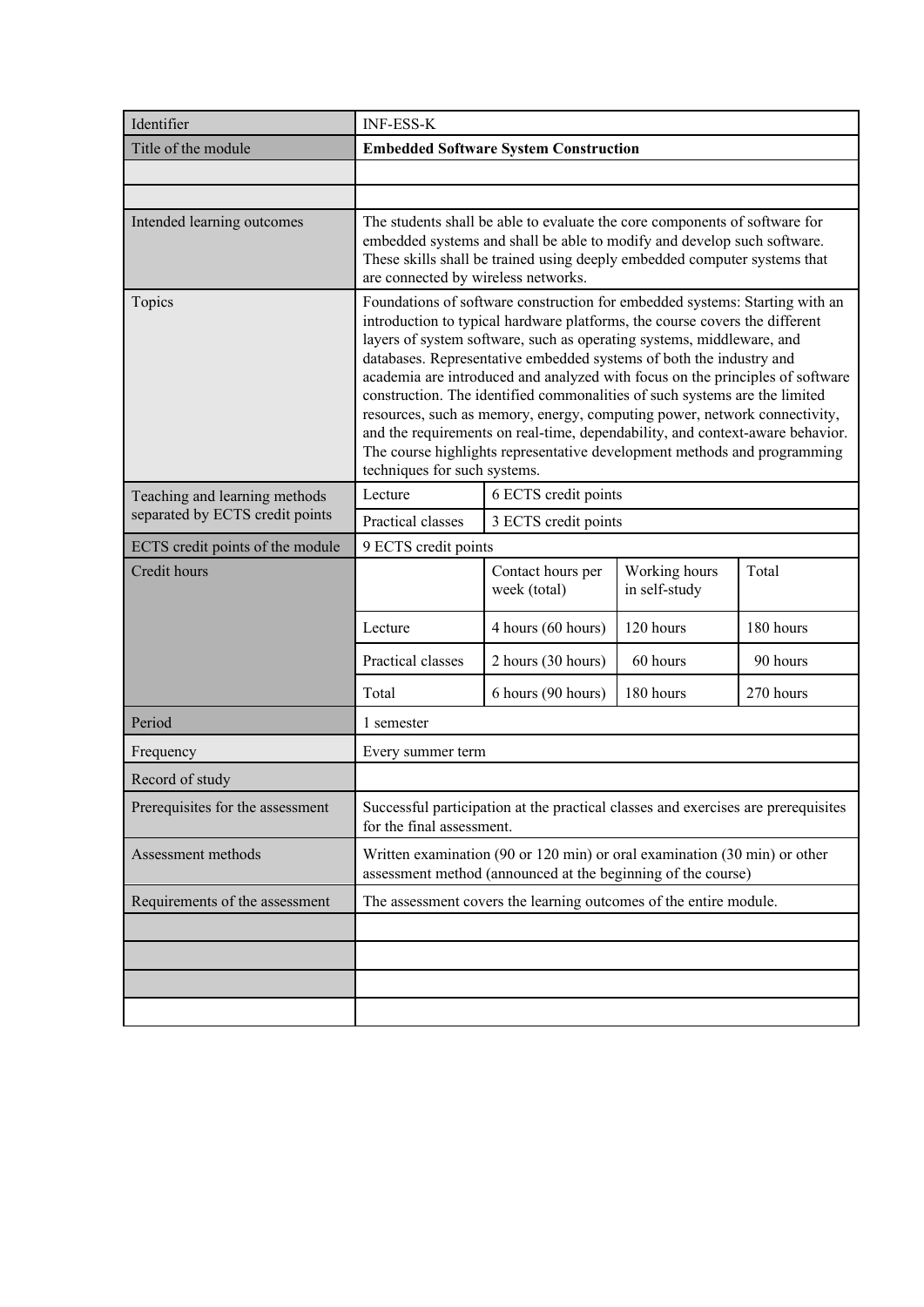| Identifier                       | INF-INF-SYS-9-B                                                                                                                                                                                                                                                                                                                                                                                                                                                                                                                                                                                                                                                              |                                                                                                                                              |                                |           |
|----------------------------------|------------------------------------------------------------------------------------------------------------------------------------------------------------------------------------------------------------------------------------------------------------------------------------------------------------------------------------------------------------------------------------------------------------------------------------------------------------------------------------------------------------------------------------------------------------------------------------------------------------------------------------------------------------------------------|----------------------------------------------------------------------------------------------------------------------------------------------|--------------------------------|-----------|
| Title of the module              | <b>Operating System Construction</b>                                                                                                                                                                                                                                                                                                                                                                                                                                                                                                                                                                                                                                         |                                                                                                                                              |                                |           |
|                                  |                                                                                                                                                                                                                                                                                                                                                                                                                                                                                                                                                                                                                                                                              |                                                                                                                                              |                                |           |
|                                  |                                                                                                                                                                                                                                                                                                                                                                                                                                                                                                                                                                                                                                                                              |                                                                                                                                              |                                |           |
| Intended learning outcomes       |                                                                                                                                                                                                                                                                                                                                                                                                                                                                                                                                                                                                                                                                              | A deep understanding of concurrent processes in operating systems and of the<br>interface between the system software and computer hardware. |                                |           |
| Topics                           | The course teaches the concepts and foundations that are required to construct<br>an operating system. That knowledge is applied in practical classes by<br>developing a simple PC operating system from scratch in small working<br>groups. To do this, the students need to understand the organization and<br>functionality of PC hardware, which is taught in the course as well. This<br>includes the programming model of the Intel®64 architecture, contemporary<br>PC bus systems, and multiprocessor interrupt handling. At the same time, the<br>course recapitulates the foundations of operating systems, such as interrupts,<br>synchronization and scheduling. |                                                                                                                                              |                                |           |
| Teaching and learning methods    | Lecture                                                                                                                                                                                                                                                                                                                                                                                                                                                                                                                                                                                                                                                                      | 3 ECTS credit points                                                                                                                         |                                |           |
| separated by ECTS credit points  | Practical classes                                                                                                                                                                                                                                                                                                                                                                                                                                                                                                                                                                                                                                                            | 6 ECTS credit points                                                                                                                         |                                |           |
| ECTS credit points of the module | 9 ECTS credit points                                                                                                                                                                                                                                                                                                                                                                                                                                                                                                                                                                                                                                                         |                                                                                                                                              |                                |           |
| Credit hours                     |                                                                                                                                                                                                                                                                                                                                                                                                                                                                                                                                                                                                                                                                              | Contact hours per<br>week (total)                                                                                                            | Working hours<br>in self-study | Total     |
|                                  | Lecture                                                                                                                                                                                                                                                                                                                                                                                                                                                                                                                                                                                                                                                                      | 2 hours (30 hours)                                                                                                                           | 60 hours                       | 90 hours  |
|                                  | Practical classes                                                                                                                                                                                                                                                                                                                                                                                                                                                                                                                                                                                                                                                            | 4 hours (60 hours)                                                                                                                           | 120 hours                      | 180 hours |
|                                  | Total                                                                                                                                                                                                                                                                                                                                                                                                                                                                                                                                                                                                                                                                        | 6 hours (90 hours)                                                                                                                           | 180 hours                      | 270 hours |
| Period                           | 1 semester                                                                                                                                                                                                                                                                                                                                                                                                                                                                                                                                                                                                                                                                   |                                                                                                                                              |                                |           |
| Frequency                        | Every summer term                                                                                                                                                                                                                                                                                                                                                                                                                                                                                                                                                                                                                                                            |                                                                                                                                              |                                |           |
| Record of study                  |                                                                                                                                                                                                                                                                                                                                                                                                                                                                                                                                                                                                                                                                              |                                                                                                                                              |                                |           |
| Prerequisites for the assessment | for the final assessment.                                                                                                                                                                                                                                                                                                                                                                                                                                                                                                                                                                                                                                                    | Successful participation at the practical classes and exercises are prerequisites                                                            |                                |           |
| Assessment methods               |                                                                                                                                                                                                                                                                                                                                                                                                                                                                                                                                                                                                                                                                              | Written examination (90 or 120 min) or oral examination (30 min) or other<br>assessment method (announced at the beginning of the course)    |                                |           |
| Requirements of the assessment   |                                                                                                                                                                                                                                                                                                                                                                                                                                                                                                                                                                                                                                                                              | The assessment covers the learning outcomes of the entire module.                                                                            |                                |           |
|                                  |                                                                                                                                                                                                                                                                                                                                                                                                                                                                                                                                                                                                                                                                              |                                                                                                                                              |                                |           |
|                                  |                                                                                                                                                                                                                                                                                                                                                                                                                                                                                                                                                                                                                                                                              |                                                                                                                                              |                                |           |
|                                  |                                                                                                                                                                                                                                                                                                                                                                                                                                                                                                                                                                                                                                                                              |                                                                                                                                              |                                |           |
|                                  |                                                                                                                                                                                                                                                                                                                                                                                                                                                                                                                                                                                                                                                                              |                                                                                                                                              |                                |           |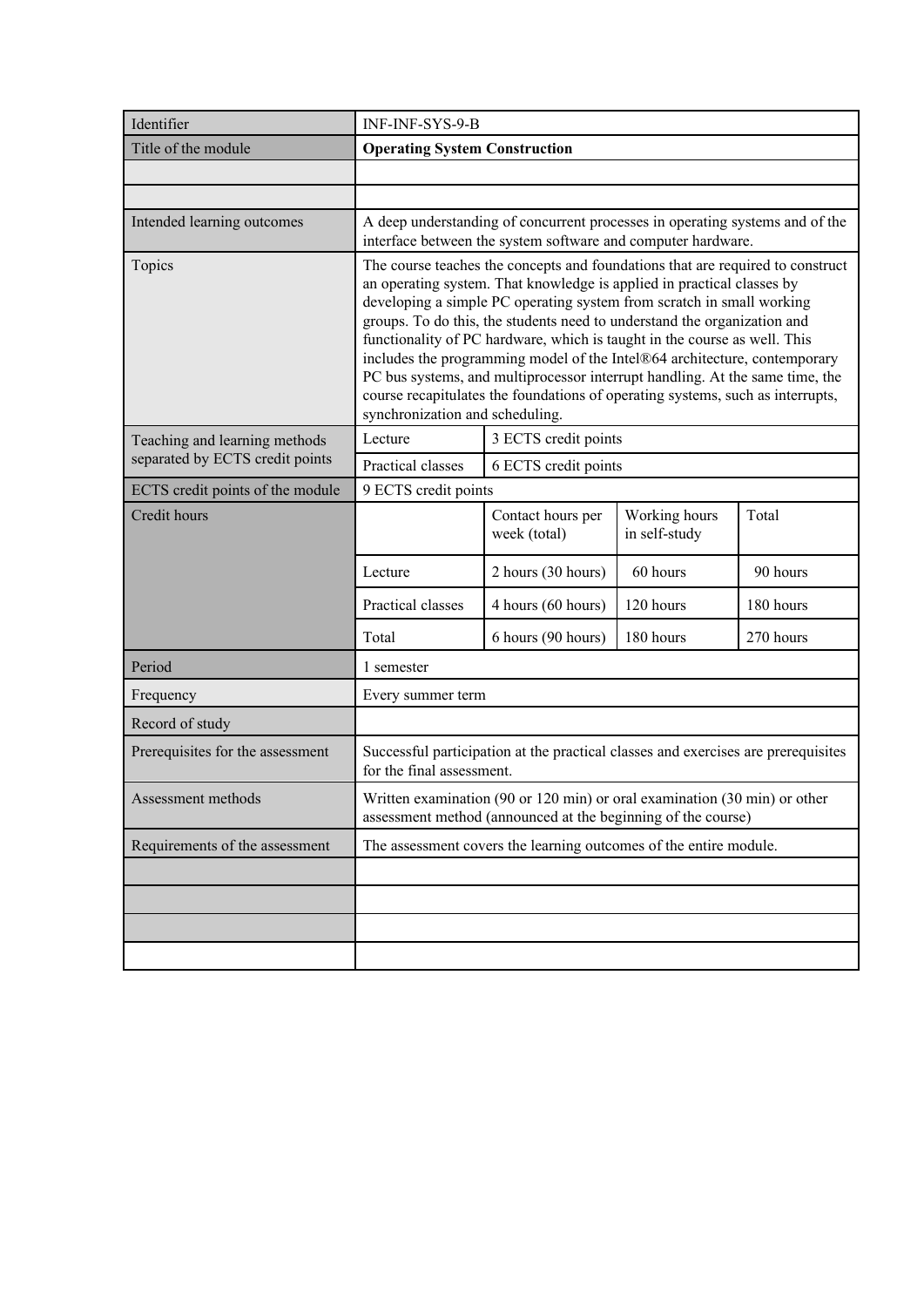| Identifier                       | <b>INF-INF-SYS-6-S</b>                                                                                                                                                                                                                            |                                                                                                                                           |                                |           |
|----------------------------------|---------------------------------------------------------------------------------------------------------------------------------------------------------------------------------------------------------------------------------------------------|-------------------------------------------------------------------------------------------------------------------------------------------|--------------------------------|-----------|
| Title of the module              | <b>IT and Network Security</b>                                                                                                                                                                                                                    |                                                                                                                                           |                                |           |
|                                  |                                                                                                                                                                                                                                                   |                                                                                                                                           |                                |           |
|                                  |                                                                                                                                                                                                                                                   |                                                                                                                                           |                                |           |
| Intended learning outcomes       | Knowledge of basic concepts in IT and network security. This includes risks<br>and vulnerabilities of current operating systems and computer networks,<br>approaches to increase the level of security, countermeasures and reactive<br>security. |                                                                                                                                           |                                |           |
| Topics                           | Threads and attacks, organizational and legal aspects, technologies such as<br>firewalls, IDS, security protocols, hash functions, certificates, and privacy.                                                                                     |                                                                                                                                           |                                |           |
| Teaching and learning methods    | Lecture<br>3 ECTS credit points                                                                                                                                                                                                                   |                                                                                                                                           |                                |           |
| separated by ECTS credit points  | Practical classes<br>3 ECTS credit points                                                                                                                                                                                                         |                                                                                                                                           |                                |           |
| ECTS credit points of the module | 6 ECTS credit points                                                                                                                                                                                                                              |                                                                                                                                           |                                |           |
| Credit hours                     |                                                                                                                                                                                                                                                   | Contact hours per<br>week (total)                                                                                                         | Working hours<br>in self-study | Total     |
|                                  | Lecture                                                                                                                                                                                                                                           | 2 hours (30 hours)                                                                                                                        | 60 hours                       | 90 hours  |
|                                  | Practical classes                                                                                                                                                                                                                                 | 2 hours (30 hours)                                                                                                                        | 60 hours                       | 90 hours  |
|                                  | Total                                                                                                                                                                                                                                             | 4 hours (60 hours)                                                                                                                        | 120 hours                      | 180 hours |
| Period                           | 1 semester                                                                                                                                                                                                                                        |                                                                                                                                           |                                |           |
| Frequency                        | Every winter term                                                                                                                                                                                                                                 |                                                                                                                                           |                                |           |
| Record of study                  |                                                                                                                                                                                                                                                   |                                                                                                                                           |                                |           |
| Prerequisites for the assessment | for the final assessment.                                                                                                                                                                                                                         | Successful participation at the practical classes and exercises are prerequisites                                                         |                                |           |
| Assessment methods               |                                                                                                                                                                                                                                                   | Written examination (90 or 120 min) or oral examination (30 min) or other<br>assessment method (announced at the beginning of the course) |                                |           |
| Requirements of the assessment   |                                                                                                                                                                                                                                                   | The assessment covers the learning outcomes of the entire module.                                                                         |                                |           |
|                                  |                                                                                                                                                                                                                                                   |                                                                                                                                           |                                |           |
|                                  |                                                                                                                                                                                                                                                   |                                                                                                                                           |                                |           |
|                                  |                                                                                                                                                                                                                                                   |                                                                                                                                           |                                |           |
|                                  |                                                                                                                                                                                                                                                   |                                                                                                                                           |                                |           |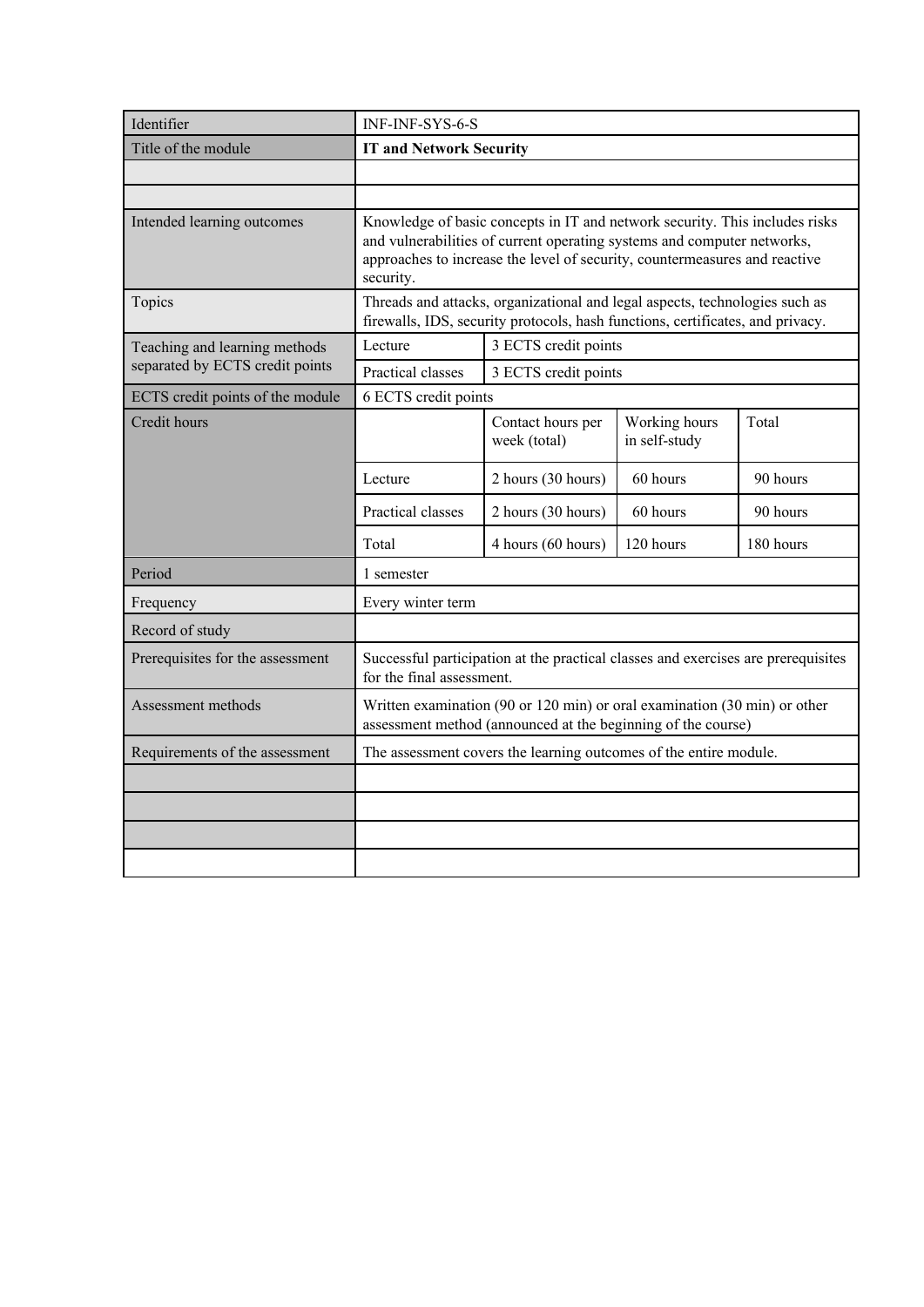| Identifier                       | <b>INF-INF-SYS-9-S</b>                                                                                                                                                                                                                            |                                                                                                                                           |                                |           |
|----------------------------------|---------------------------------------------------------------------------------------------------------------------------------------------------------------------------------------------------------------------------------------------------|-------------------------------------------------------------------------------------------------------------------------------------------|--------------------------------|-----------|
| Title of the module              | <b>IT and Network Security</b>                                                                                                                                                                                                                    |                                                                                                                                           |                                |           |
|                                  |                                                                                                                                                                                                                                                   |                                                                                                                                           |                                |           |
|                                  |                                                                                                                                                                                                                                                   |                                                                                                                                           |                                |           |
| Intended learning outcomes       | Knowledge of basic concepts in IT and network security. This includes risks<br>and vulnerabilities of current operating systems and computer networks,<br>approaches to increase the level of security, countermeasures and reactive<br>security. |                                                                                                                                           |                                |           |
| Topics                           | Threads and attacks, organizational and legal aspects, technologies such as<br>firewalls, IDS, security protocols, hash functions, certificates, and privacy.                                                                                     |                                                                                                                                           |                                |           |
| Teaching and learning methods    | Lecture<br>4.5 ECTS credit points                                                                                                                                                                                                                 |                                                                                                                                           |                                |           |
| separated by ECTS credit points  | Practical classes<br>4.5 ECTS credit points                                                                                                                                                                                                       |                                                                                                                                           |                                |           |
| ECTS credit points of the module | 9 ECTS credit points                                                                                                                                                                                                                              |                                                                                                                                           |                                |           |
| Credit hours                     |                                                                                                                                                                                                                                                   | Contact hours per<br>week (total)                                                                                                         | Working hours<br>in self-study | Total     |
|                                  | Lecture                                                                                                                                                                                                                                           | 3 hours (45 hours)                                                                                                                        | 90 hours                       | 135 hours |
|                                  | Practical classes                                                                                                                                                                                                                                 | 3 hours (45 hours)                                                                                                                        | 90 hours                       | 135 hours |
|                                  | Total                                                                                                                                                                                                                                             | 6 hours (90 hours)                                                                                                                        | 180 hours                      | 270 hours |
| Period                           | 1 semester                                                                                                                                                                                                                                        |                                                                                                                                           |                                |           |
| Frequency                        | Every winter term                                                                                                                                                                                                                                 |                                                                                                                                           |                                |           |
| Record of study                  |                                                                                                                                                                                                                                                   |                                                                                                                                           |                                |           |
| Prerequisites for the assessment | for the final assessment.                                                                                                                                                                                                                         | Successful participation at the practical classes and exercises are prerequisites                                                         |                                |           |
| Assessment methods               |                                                                                                                                                                                                                                                   | Written examination (90 or 120 min) or oral examination (30 min) or other<br>assessment method (announced at the beginning of the course) |                                |           |
| Requirements of the assessment   |                                                                                                                                                                                                                                                   | The assessment covers the learning outcomes of the entire module.                                                                         |                                |           |
|                                  |                                                                                                                                                                                                                                                   |                                                                                                                                           |                                |           |
|                                  |                                                                                                                                                                                                                                                   |                                                                                                                                           |                                |           |
|                                  |                                                                                                                                                                                                                                                   |                                                                                                                                           |                                |           |
|                                  |                                                                                                                                                                                                                                                   |                                                                                                                                           |                                |           |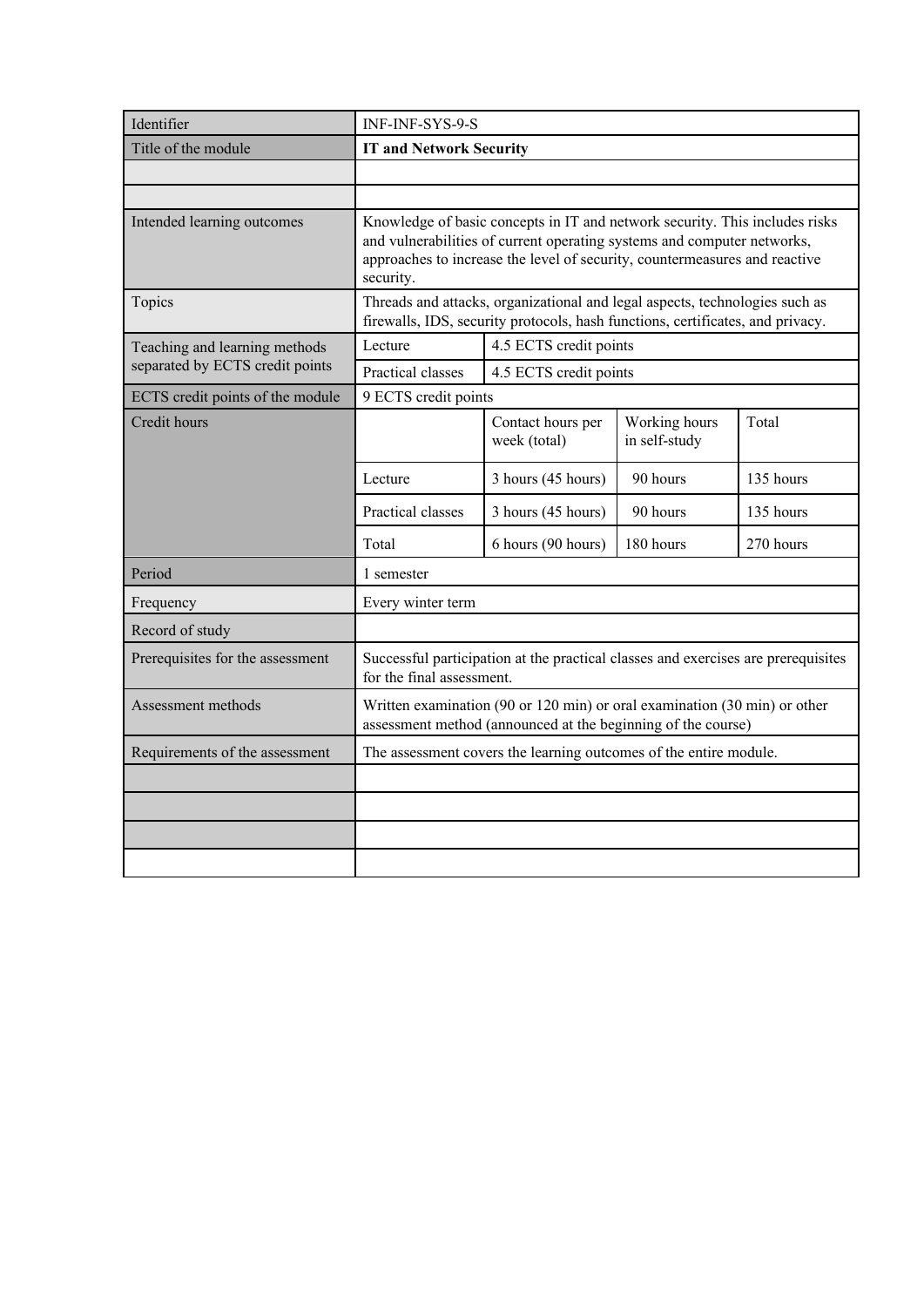| Identifier                                                       |                                                                                                                                                                                                                                                                                 | INF-INF-BS1, INF-INF-BS2, or INF-ESS-BS                           |                                |          |
|------------------------------------------------------------------|---------------------------------------------------------------------------------------------------------------------------------------------------------------------------------------------------------------------------------------------------------------------------------|-------------------------------------------------------------------|--------------------------------|----------|
| Title of the module                                              | <b>Computer Science Seminar</b>                                                                                                                                                                                                                                                 |                                                                   |                                |          |
|                                                                  |                                                                                                                                                                                                                                                                                 |                                                                   |                                |          |
|                                                                  |                                                                                                                                                                                                                                                                                 |                                                                   |                                |          |
| Intended learning outcomes                                       | Extending the basic knowledge in a selected topic of computer<br>$\bullet$<br>science<br>Experience with presentation and scientific writing<br>٠<br>Reflection on the quality of scientific literature<br>Knowledge acquisition from a lecture, critical listening and reading |                                                                   |                                |          |
| Topics                                                           | Presentation of the state of the art in a selected topic, for example, based on<br>conference proceedings and scientific journals                                                                                                                                               |                                                                   |                                |          |
| Teaching and learning methods<br>separated by ECTS credit points | 3 ECTS credit points<br>Seminar                                                                                                                                                                                                                                                 |                                                                   |                                |          |
| ECTS credit points of the module                                 | 3 ECTS credit points                                                                                                                                                                                                                                                            |                                                                   |                                |          |
| Credit hours                                                     |                                                                                                                                                                                                                                                                                 | Contact hours per<br>week (total)                                 | Working hours<br>in self-study | Total    |
|                                                                  | Seminar                                                                                                                                                                                                                                                                         | 2 hours (30 hours)                                                | 60 hours                       | 90 hours |
| Period                                                           | 1 semester                                                                                                                                                                                                                                                                      |                                                                   |                                |          |
| Frequency                                                        | Every summer and winter term                                                                                                                                                                                                                                                    |                                                                   |                                |          |
| Record of study                                                  |                                                                                                                                                                                                                                                                                 |                                                                   |                                |          |
| Prerequisites for the assessment                                 |                                                                                                                                                                                                                                                                                 |                                                                   |                                |          |
| Assessment methods                                               |                                                                                                                                                                                                                                                                                 | Oral presentation and written seminar paper                       |                                |          |
| Requirements of the assessment                                   |                                                                                                                                                                                                                                                                                 | The assessment covers the learning outcomes of the entire module. |                                |          |
|                                                                  |                                                                                                                                                                                                                                                                                 |                                                                   |                                |          |
|                                                                  |                                                                                                                                                                                                                                                                                 |                                                                   |                                |          |
|                                                                  |                                                                                                                                                                                                                                                                                 |                                                                   |                                |          |
|                                                                  |                                                                                                                                                                                                                                                                                 |                                                                   |                                |          |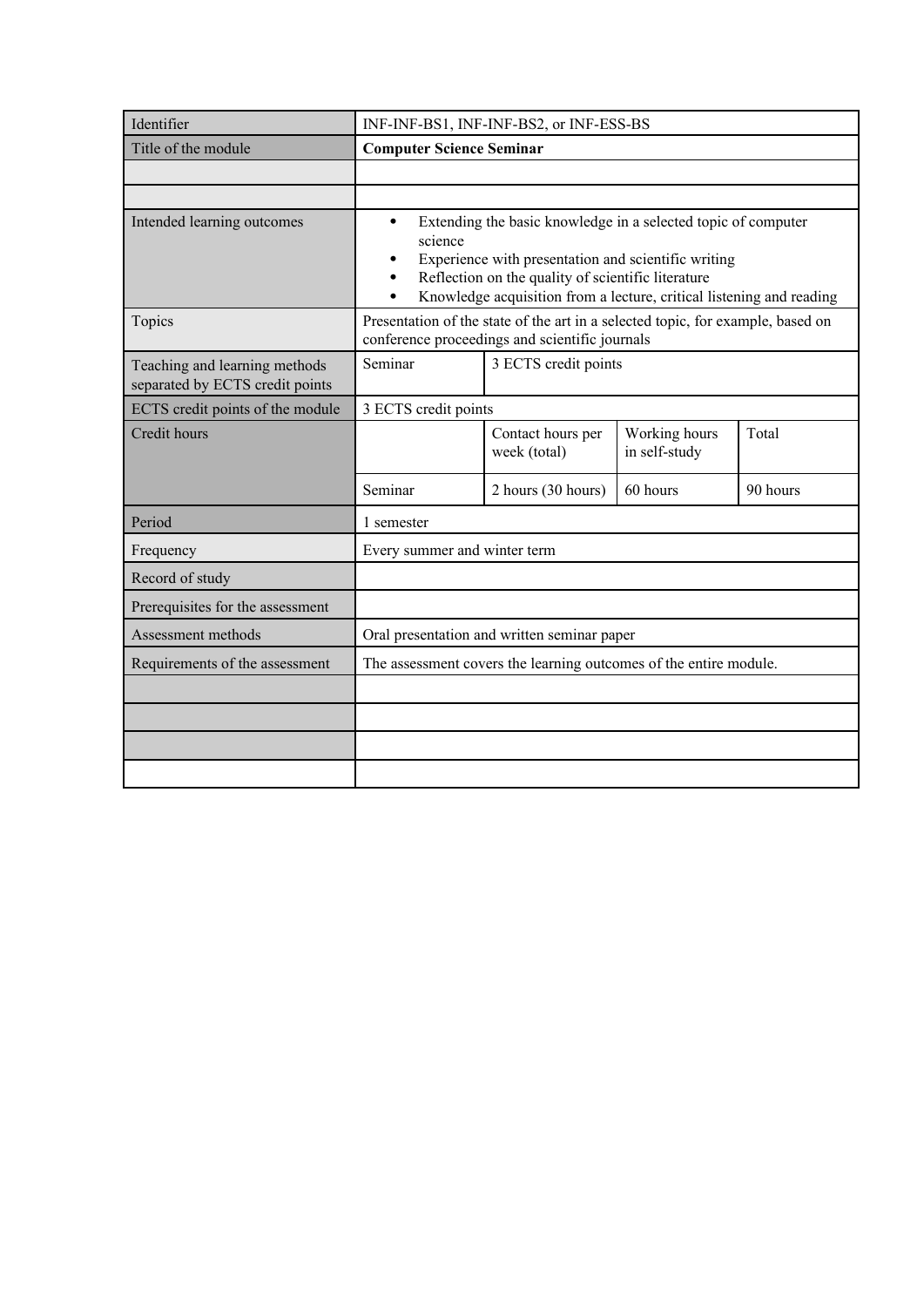| Identifier                                                       | <b>INF-ESS-BPG</b>                                                                                                                                                                                                                                                                                                                                                                     |                                                                   |                                |           |
|------------------------------------------------------------------|----------------------------------------------------------------------------------------------------------------------------------------------------------------------------------------------------------------------------------------------------------------------------------------------------------------------------------------------------------------------------------------|-------------------------------------------------------------------|--------------------------------|-----------|
| Title of the module                                              | <b>Bachelor Project Group</b>                                                                                                                                                                                                                                                                                                                                                          |                                                                   |                                |           |
|                                                                  |                                                                                                                                                                                                                                                                                                                                                                                        |                                                                   |                                |           |
|                                                                  |                                                                                                                                                                                                                                                                                                                                                                                        |                                                                   |                                |           |
| Intended learning outcomes                                       | Specific learning objectives based on the topic of the project group<br>$\bullet$<br>Experience with scientific working: addressing complex problems,<br>$\bullet$<br>presentation, documentation, and writing scientific documents<br>Experience with working in teams: project management,<br>$\bullet$<br>collaboration, specification of work products, and conflict<br>management |                                                                   |                                |           |
| Topics                                                           | The topic varies with each instance of the course.<br>In general, a project group combines the teaching and learning methods of<br>lectures, seminars, and practical classes with a focus on theory and<br>methodology based on a concrete problem that shall be solved.                                                                                                               |                                                                   |                                |           |
| Teaching and learning methods<br>separated by ECTS credit points | 9 ECTS credit points<br>Project group                                                                                                                                                                                                                                                                                                                                                  |                                                                   |                                |           |
| ECTS credit points of the module                                 | 9 ECTS credit points                                                                                                                                                                                                                                                                                                                                                                   |                                                                   |                                |           |
| Credit hours                                                     |                                                                                                                                                                                                                                                                                                                                                                                        | Contact hours per<br>week (total)                                 | Working hours<br>in self-study | Total     |
|                                                                  | Seminar                                                                                                                                                                                                                                                                                                                                                                                | 6 hours (90 hours)                                                | 180 hours                      | 270 hours |
| Period                                                           | 1 semester                                                                                                                                                                                                                                                                                                                                                                             |                                                                   |                                |           |
| Frequency                                                        | Every summer term                                                                                                                                                                                                                                                                                                                                                                      |                                                                   |                                |           |
| Record of study                                                  |                                                                                                                                                                                                                                                                                                                                                                                        |                                                                   |                                |           |
| Prerequisites for the assessment                                 |                                                                                                                                                                                                                                                                                                                                                                                        |                                                                   |                                |           |
| Assessment methods                                               | Presentation<br>$\bullet$<br>Completion of work products<br>Written documentation of the work and results                                                                                                                                                                                                                                                                              |                                                                   |                                |           |
| Requirements of the assessment                                   |                                                                                                                                                                                                                                                                                                                                                                                        | The assessment covers the learning outcomes of the entire module. |                                |           |
|                                                                  |                                                                                                                                                                                                                                                                                                                                                                                        |                                                                   |                                |           |
|                                                                  |                                                                                                                                                                                                                                                                                                                                                                                        |                                                                   |                                |           |
|                                                                  |                                                                                                                                                                                                                                                                                                                                                                                        |                                                                   |                                |           |
|                                                                  |                                                                                                                                                                                                                                                                                                                                                                                        |                                                                   |                                |           |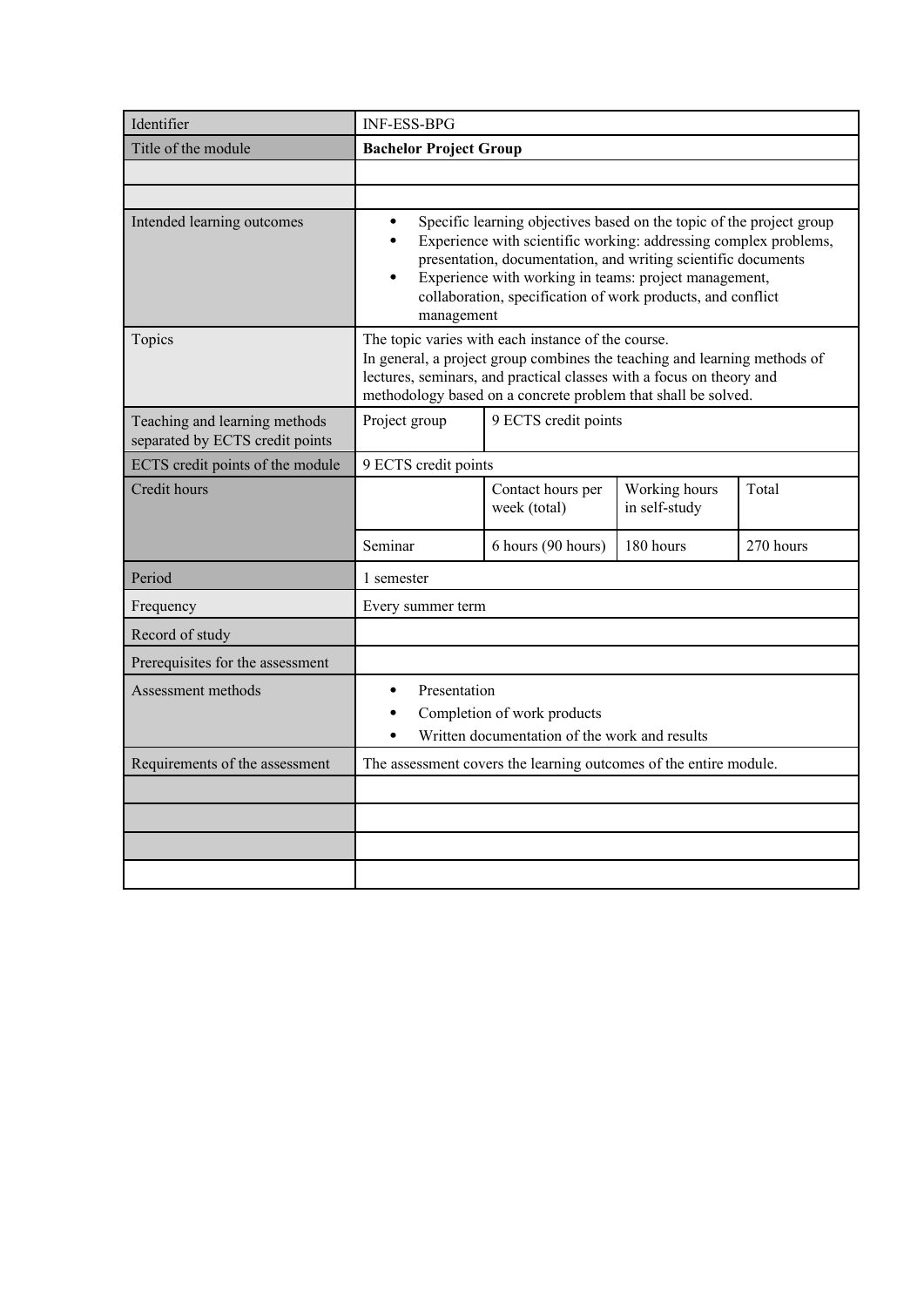| Identifier                       | CS-BP-NI                                                                                                                                                                                                                                                                                                                                                                                                                                                                                                                                                                                                                                  |                                                                                                                                 |                                |           |  |
|----------------------------------|-------------------------------------------------------------------------------------------------------------------------------------------------------------------------------------------------------------------------------------------------------------------------------------------------------------------------------------------------------------------------------------------------------------------------------------------------------------------------------------------------------------------------------------------------------------------------------------------------------------------------------------------|---------------------------------------------------------------------------------------------------------------------------------|--------------------------------|-----------|--|
| Title of the module              | <b>Machine Learning</b>                                                                                                                                                                                                                                                                                                                                                                                                                                                                                                                                                                                                                   |                                                                                                                                 |                                |           |  |
|                                  |                                                                                                                                                                                                                                                                                                                                                                                                                                                                                                                                                                                                                                           |                                                                                                                                 |                                |           |  |
|                                  |                                                                                                                                                                                                                                                                                                                                                                                                                                                                                                                                                                                                                                           |                                                                                                                                 |                                |           |  |
| Intended learning outcomes       |                                                                                                                                                                                                                                                                                                                                                                                                                                                                                                                                                                                                                                           | Knowledge in the areas of unsupervised, monitored and reinforcement<br>learning and its application; references to neuroscience |                                |           |  |
| Topics                           | Being a mainly academic topic about 20 years ago, machine learning has<br>become a discipline of major impact on both science and engineering by<br>today. This course introduces the basics of machine learning and data mining.<br>Major topics are concept learning, decision trees, problems of data in high<br>dimensional representations, clustering algorithms, linear and nonlinear<br>dimension reduction, basic artificial neural networks (e.g., multilayer<br>perceptrons, RBF networks, self-organizing maps), classification methods,<br>reinforcement learning, modeling uncertainty, and temporal probability<br>models. |                                                                                                                                 |                                |           |  |
| Teaching and learning methods    | Lecture                                                                                                                                                                                                                                                                                                                                                                                                                                                                                                                                                                                                                                   | 8 ECTS credit points                                                                                                            |                                |           |  |
| separated by ECTS credit points  | Practical classes                                                                                                                                                                                                                                                                                                                                                                                                                                                                                                                                                                                                                         | 4 ECTS credit points                                                                                                            |                                |           |  |
| ECTS credit points of the module | 12 ECTS credit points                                                                                                                                                                                                                                                                                                                                                                                                                                                                                                                                                                                                                     |                                                                                                                                 |                                |           |  |
| Credit hours                     |                                                                                                                                                                                                                                                                                                                                                                                                                                                                                                                                                                                                                                           | Contact hours per<br>week (total)                                                                                               | Working hours<br>in self-study | Total     |  |
|                                  | Lecture                                                                                                                                                                                                                                                                                                                                                                                                                                                                                                                                                                                                                                   | 4 hours (60 hours)                                                                                                              | 120 hours                      | 180 hours |  |
|                                  | Practical classes                                                                                                                                                                                                                                                                                                                                                                                                                                                                                                                                                                                                                         | 2 hours (30 hours)                                                                                                              | 60 hours                       | 90 hours  |  |
|                                  | Total                                                                                                                                                                                                                                                                                                                                                                                                                                                                                                                                                                                                                                     | 4 hours (90 hours)                                                                                                              | 180 hours                      | 270 hours |  |
| Period                           | 1 semester                                                                                                                                                                                                                                                                                                                                                                                                                                                                                                                                                                                                                                |                                                                                                                                 |                                |           |  |
| Frequency                        | Every summer term                                                                                                                                                                                                                                                                                                                                                                                                                                                                                                                                                                                                                         |                                                                                                                                 |                                |           |  |
| Record of study                  |                                                                                                                                                                                                                                                                                                                                                                                                                                                                                                                                                                                                                                           |                                                                                                                                 |                                |           |  |
| Prerequisites for the assessment | for the final assessment.                                                                                                                                                                                                                                                                                                                                                                                                                                                                                                                                                                                                                 | Successful participation at the practical classes and exercises are prerequisites                                               |                                |           |  |
| Assessment methods               | Written examination                                                                                                                                                                                                                                                                                                                                                                                                                                                                                                                                                                                                                       |                                                                                                                                 |                                |           |  |
| Requirements of the assessment   |                                                                                                                                                                                                                                                                                                                                                                                                                                                                                                                                                                                                                                           | The assessment covers the learning outcomes of the entire module.                                                               |                                |           |  |
|                                  |                                                                                                                                                                                                                                                                                                                                                                                                                                                                                                                                                                                                                                           |                                                                                                                                 |                                |           |  |
|                                  |                                                                                                                                                                                                                                                                                                                                                                                                                                                                                                                                                                                                                                           |                                                                                                                                 |                                |           |  |
|                                  |                                                                                                                                                                                                                                                                                                                                                                                                                                                                                                                                                                                                                                           |                                                                                                                                 |                                |           |  |
|                                  |                                                                                                                                                                                                                                                                                                                                                                                                                                                                                                                                                                                                                                           |                                                                                                                                 |                                |           |  |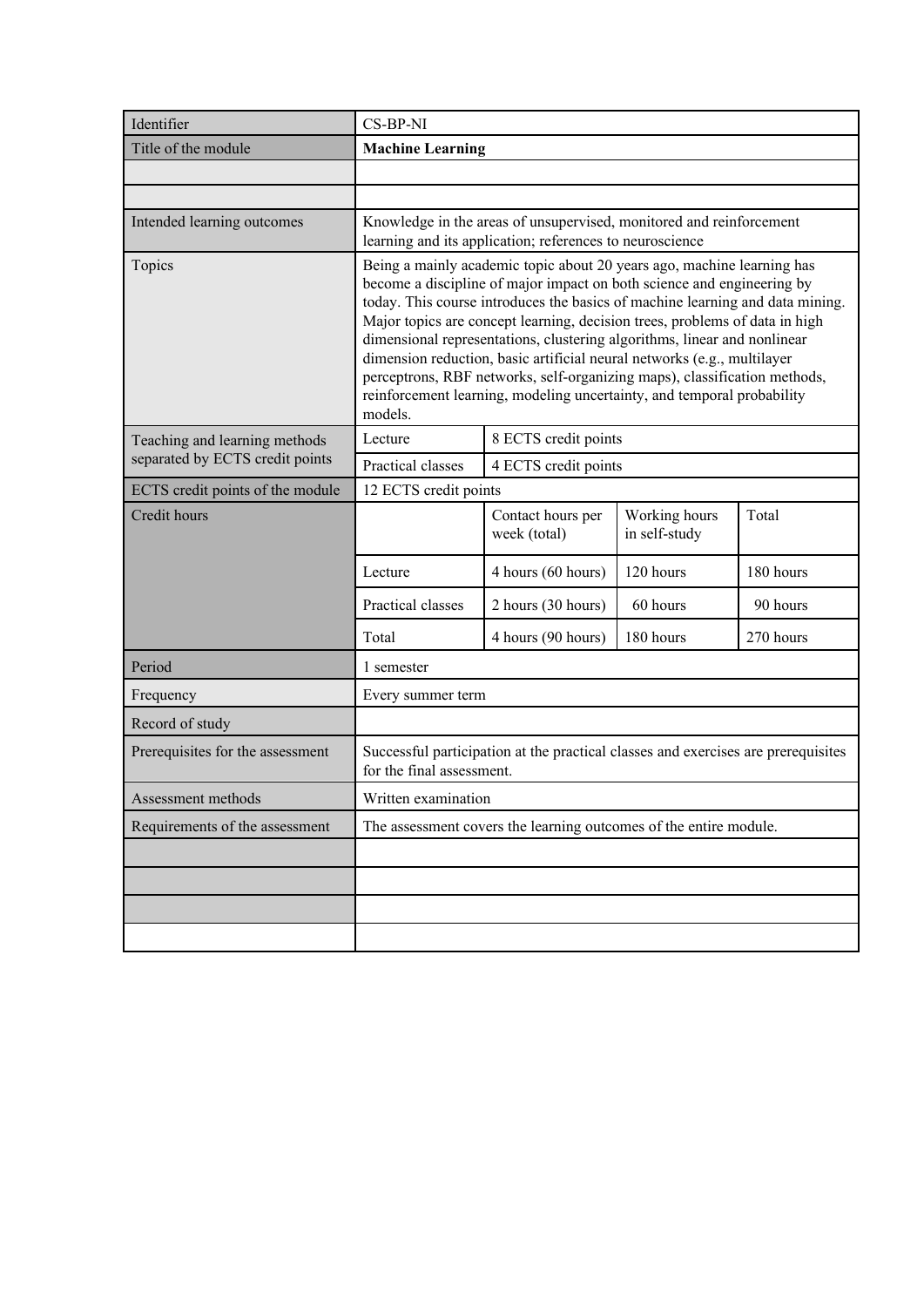| Identifier                       | CS-BP-NI                                                                                                                                                                                                                                                                                                                                                                                                                                                                                                                                                                                                                                                                                  |                                                                                                                                   |                                |           |  |
|----------------------------------|-------------------------------------------------------------------------------------------------------------------------------------------------------------------------------------------------------------------------------------------------------------------------------------------------------------------------------------------------------------------------------------------------------------------------------------------------------------------------------------------------------------------------------------------------------------------------------------------------------------------------------------------------------------------------------------------|-----------------------------------------------------------------------------------------------------------------------------------|--------------------------------|-----------|--|
| Title of the module              | <b>Neuroinformatics</b>                                                                                                                                                                                                                                                                                                                                                                                                                                                                                                                                                                                                                                                                   |                                                                                                                                   |                                |           |  |
|                                  |                                                                                                                                                                                                                                                                                                                                                                                                                                                                                                                                                                                                                                                                                           |                                                                                                                                   |                                |           |  |
|                                  |                                                                                                                                                                                                                                                                                                                                                                                                                                                                                                                                                                                                                                                                                           |                                                                                                                                   |                                |           |  |
| Intended learning outcomes       |                                                                                                                                                                                                                                                                                                                                                                                                                                                                                                                                                                                                                                                                                           | Knowledge in the areas of statistical modeling, model validation, model<br>selection, and models of neural information processing |                                |           |  |
| Topics                           | In this lecture, we will discuss cutting edge approaches from the field of<br>neuroinformatics. The aim of the lecture is to get the students familiar with<br>the concept of modeling and abstracting data, and the up to date knowledge<br>about computational processes in the brain. After a short introduction that<br>covers probability theory, and linear models for regression and classification,<br>we will start a journey through the fields of graphical models and liquid<br>computing. In the last part of the lecture we will conclude with an outlook to<br>self-organization with the purpose to optimize information processing in<br>complex systems like the brain. |                                                                                                                                   |                                |           |  |
| Teaching and learning methods    | Lecture                                                                                                                                                                                                                                                                                                                                                                                                                                                                                                                                                                                                                                                                                   | 8 ECTS credit points                                                                                                              |                                |           |  |
| separated by ECTS credit points  | Practical classes                                                                                                                                                                                                                                                                                                                                                                                                                                                                                                                                                                                                                                                                         | 4 ECTS credit points                                                                                                              |                                |           |  |
| ECTS credit points of the module |                                                                                                                                                                                                                                                                                                                                                                                                                                                                                                                                                                                                                                                                                           | 12 ECTS credit points                                                                                                             |                                |           |  |
| Credit hours                     |                                                                                                                                                                                                                                                                                                                                                                                                                                                                                                                                                                                                                                                                                           | Contact hours per<br>week (total)                                                                                                 | Working hours<br>in self-study | Total     |  |
|                                  | Lecture                                                                                                                                                                                                                                                                                                                                                                                                                                                                                                                                                                                                                                                                                   | 4 hours (60 hours)                                                                                                                | 120 hours                      | 180 hours |  |
|                                  | Practical classes                                                                                                                                                                                                                                                                                                                                                                                                                                                                                                                                                                                                                                                                         | 2 hours (30 hours)                                                                                                                | 60 hours                       | 90 hours  |  |
|                                  | Total                                                                                                                                                                                                                                                                                                                                                                                                                                                                                                                                                                                                                                                                                     | 4 hours (90 hours)                                                                                                                | 180 hours                      | 270 hours |  |
| Period                           | 1 semester                                                                                                                                                                                                                                                                                                                                                                                                                                                                                                                                                                                                                                                                                |                                                                                                                                   |                                |           |  |
| Frequency                        | Every winter term                                                                                                                                                                                                                                                                                                                                                                                                                                                                                                                                                                                                                                                                         |                                                                                                                                   |                                |           |  |
| Record of study                  |                                                                                                                                                                                                                                                                                                                                                                                                                                                                                                                                                                                                                                                                                           |                                                                                                                                   |                                |           |  |
| Prerequisites for the assessment | for the final assessment.                                                                                                                                                                                                                                                                                                                                                                                                                                                                                                                                                                                                                                                                 | Successful participation at the practical classes and exercises are prerequisites                                                 |                                |           |  |
| Assessment methods               | Written examination                                                                                                                                                                                                                                                                                                                                                                                                                                                                                                                                                                                                                                                                       |                                                                                                                                   |                                |           |  |
| Requirements of the assessment   |                                                                                                                                                                                                                                                                                                                                                                                                                                                                                                                                                                                                                                                                                           | The assessment covers the learning outcomes of the entire module.                                                                 |                                |           |  |
|                                  |                                                                                                                                                                                                                                                                                                                                                                                                                                                                                                                                                                                                                                                                                           |                                                                                                                                   |                                |           |  |
|                                  |                                                                                                                                                                                                                                                                                                                                                                                                                                                                                                                                                                                                                                                                                           |                                                                                                                                   |                                |           |  |
|                                  |                                                                                                                                                                                                                                                                                                                                                                                                                                                                                                                                                                                                                                                                                           |                                                                                                                                   |                                |           |  |
|                                  |                                                                                                                                                                                                                                                                                                                                                                                                                                                                                                                                                                                                                                                                                           |                                                                                                                                   |                                |           |  |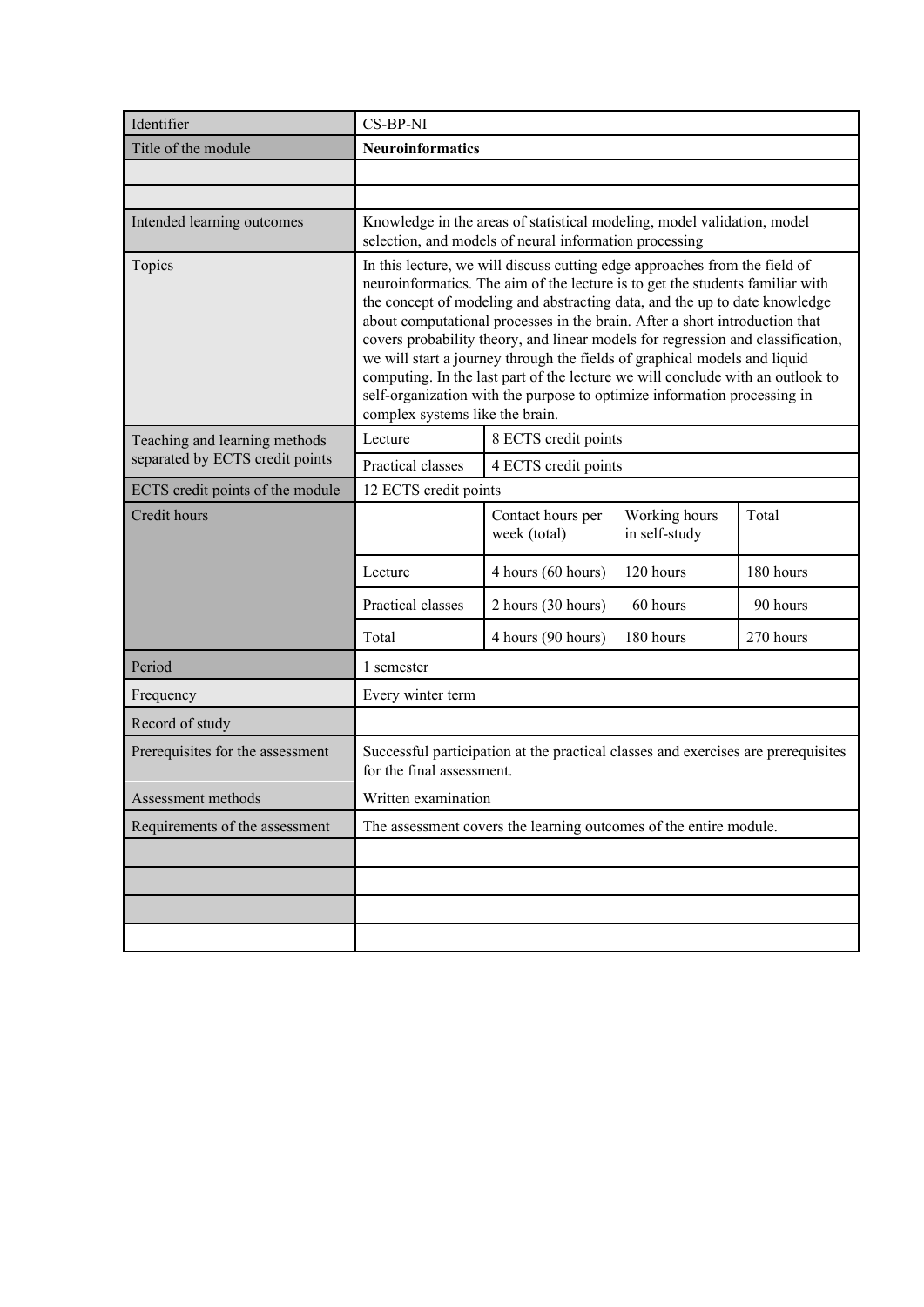| Identifier                       | <b>CS-BWP-INF</b>                                                                                                                                                                                                                                                                                                                                                                                                                                                                                                                                                                                             |                                                                                                                                                             |                                |           |  |
|----------------------------------|---------------------------------------------------------------------------------------------------------------------------------------------------------------------------------------------------------------------------------------------------------------------------------------------------------------------------------------------------------------------------------------------------------------------------------------------------------------------------------------------------------------------------------------------------------------------------------------------------------------|-------------------------------------------------------------------------------------------------------------------------------------------------------------|--------------------------------|-----------|--|
| Title of the module              | <b>Computer Vision</b>                                                                                                                                                                                                                                                                                                                                                                                                                                                                                                                                                                                        |                                                                                                                                                             |                                |           |  |
|                                  |                                                                                                                                                                                                                                                                                                                                                                                                                                                                                                                                                                                                               |                                                                                                                                                             |                                |           |  |
|                                  |                                                                                                                                                                                                                                                                                                                                                                                                                                                                                                                                                                                                               |                                                                                                                                                             |                                |           |  |
| Intended learning outcomes       | concepts of artificial vision.                                                                                                                                                                                                                                                                                                                                                                                                                                                                                                                                                                                | Both the rapid growth of image and video data and new applications such as<br>robotics require automated image processing. This course introduces the basic |                                |           |  |
| Topics                           | Image acquisition and representation; mathematical background; basic point<br>operations; linear and nonlinear filtering; morphological pattern recognition;<br>color (perceptual aspects and technical representation); gray-, color- and<br>texture-segmentation; image reconstruction and enhancement; object<br>recognition; compression; applications (e.g., image search in databases). A<br>focus is on object recognition, where topics range from simple edge based<br>methods and template matching over traditional approaches like PCA over<br>Boosting, SIFT and SURF to (deep) neural networks. |                                                                                                                                                             |                                |           |  |
| Teaching and learning methods    | Lecture                                                                                                                                                                                                                                                                                                                                                                                                                                                                                                                                                                                                       | 8 ECTS credit points                                                                                                                                        |                                |           |  |
| separated by ECTS credit points  | Practical classes                                                                                                                                                                                                                                                                                                                                                                                                                                                                                                                                                                                             | 4 ECTS credit points                                                                                                                                        |                                |           |  |
| ECTS credit points of the module |                                                                                                                                                                                                                                                                                                                                                                                                                                                                                                                                                                                                               | 12 ECTS credit points                                                                                                                                       |                                |           |  |
| Credit hours                     |                                                                                                                                                                                                                                                                                                                                                                                                                                                                                                                                                                                                               | Contact hours per<br>week (total)                                                                                                                           | Working hours<br>in self-study | Total     |  |
|                                  | Lecture                                                                                                                                                                                                                                                                                                                                                                                                                                                                                                                                                                                                       | 4 hours (60 hours)                                                                                                                                          | 120 hours                      | 180 hours |  |
|                                  | Practical classes                                                                                                                                                                                                                                                                                                                                                                                                                                                                                                                                                                                             | 2 hours (30 hours)                                                                                                                                          | 60 hours                       | 90 hours  |  |
|                                  | Total                                                                                                                                                                                                                                                                                                                                                                                                                                                                                                                                                                                                         | 4 hours (90 hours)                                                                                                                                          | 180 hours                      | 270 hours |  |
| Period                           | 1 semester                                                                                                                                                                                                                                                                                                                                                                                                                                                                                                                                                                                                    |                                                                                                                                                             |                                |           |  |
| Frequency                        | Every winter term                                                                                                                                                                                                                                                                                                                                                                                                                                                                                                                                                                                             |                                                                                                                                                             |                                |           |  |
| Record of study                  |                                                                                                                                                                                                                                                                                                                                                                                                                                                                                                                                                                                                               |                                                                                                                                                             |                                |           |  |
| Prerequisites for the assessment | for the final assessment.                                                                                                                                                                                                                                                                                                                                                                                                                                                                                                                                                                                     | Successful participation at the practical classes and exercises are prerequisites                                                                           |                                |           |  |
| Assessment methods               | Written examination                                                                                                                                                                                                                                                                                                                                                                                                                                                                                                                                                                                           |                                                                                                                                                             |                                |           |  |
| Requirements of the assessment   |                                                                                                                                                                                                                                                                                                                                                                                                                                                                                                                                                                                                               | The assessment covers the learning outcomes of the entire module.                                                                                           |                                |           |  |
|                                  |                                                                                                                                                                                                                                                                                                                                                                                                                                                                                                                                                                                                               |                                                                                                                                                             |                                |           |  |
|                                  |                                                                                                                                                                                                                                                                                                                                                                                                                                                                                                                                                                                                               |                                                                                                                                                             |                                |           |  |
|                                  |                                                                                                                                                                                                                                                                                                                                                                                                                                                                                                                                                                                                               |                                                                                                                                                             |                                |           |  |
|                                  |                                                                                                                                                                                                                                                                                                                                                                                                                                                                                                                                                                                                               |                                                                                                                                                             |                                |           |  |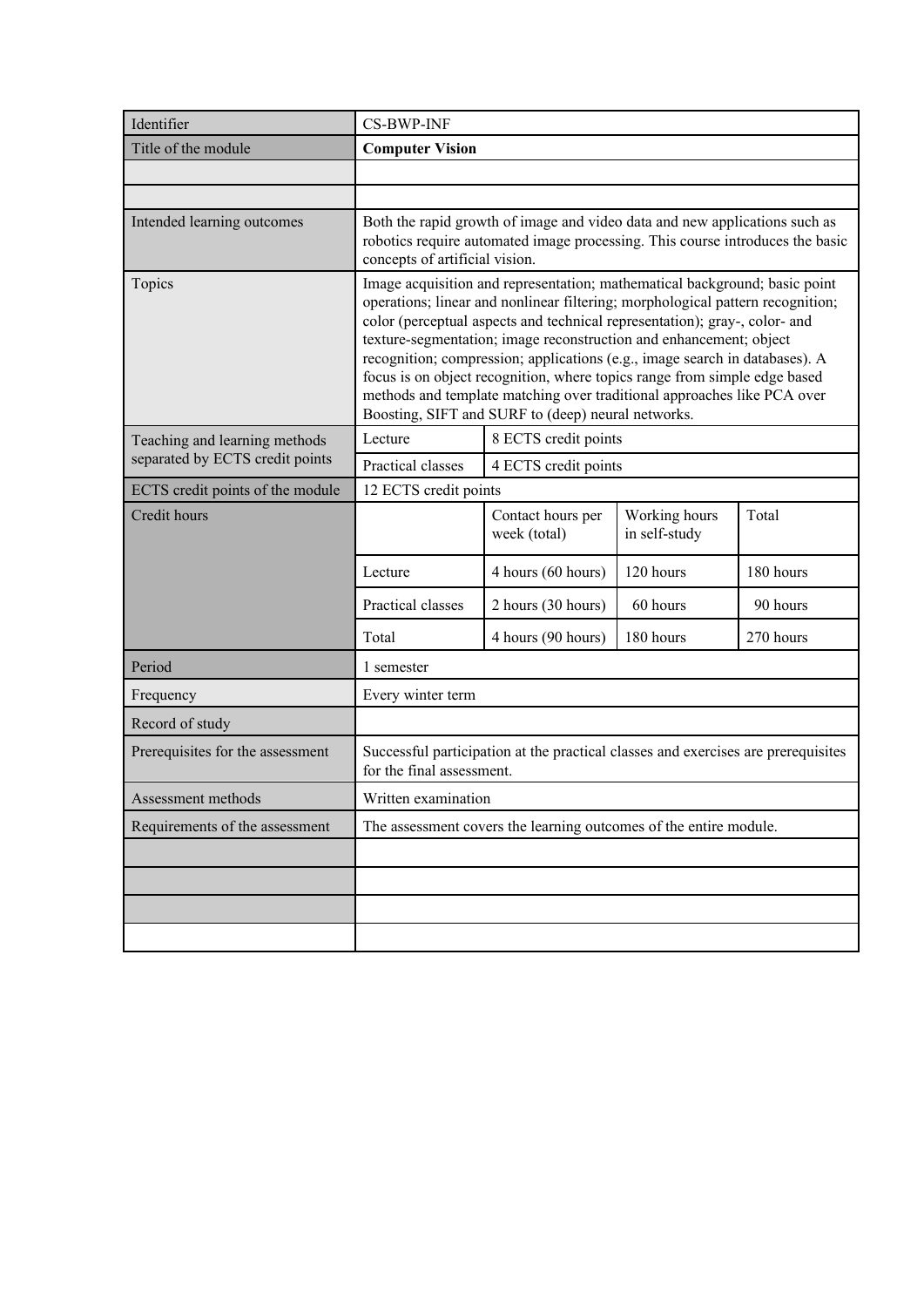| Identifier                       | INF-INF-KI-6-M                                                                                                                                                                                                                                                                                                                                                                                                                                                                                                                             |                                                                                                                                           |                                |           |
|----------------------------------|--------------------------------------------------------------------------------------------------------------------------------------------------------------------------------------------------------------------------------------------------------------------------------------------------------------------------------------------------------------------------------------------------------------------------------------------------------------------------------------------------------------------------------------------|-------------------------------------------------------------------------------------------------------------------------------------------|--------------------------------|-----------|
| Title of the module              | <b>Design of Microelectronic Systems</b>                                                                                                                                                                                                                                                                                                                                                                                                                                                                                                   |                                                                                                                                           |                                |           |
|                                  |                                                                                                                                                                                                                                                                                                                                                                                                                                                                                                                                            |                                                                                                                                           |                                |           |
|                                  |                                                                                                                                                                                                                                                                                                                                                                                                                                                                                                                                            |                                                                                                                                           |                                |           |
| Intended learning outcomes       | The course covers the design and testing of system-on-chip architectures<br>based on hardware description languages. After attending the course, students<br>shall be able to describe complex microelectronic systems on different levels<br>of abstraction and to select suitable modeling methods for the simulation and<br>synthesis of circuits in a problem-oriented way. The discussed models are<br>used for circuit specification, simulation and synthesis in order to<br>independently develop simple microelectronic circuits. |                                                                                                                                           |                                |           |
| Topics                           | Introduction to the different levels of abstraction in microelectronic<br>$\bullet$<br>system design<br>Characterization of target architectures for microelectronic circuits<br>٠<br>Architectural concepts and their description on register transfer level<br>Design automation<br>Scaling to future technologies<br>On-chip communication systems and integrated test facilities                                                                                                                                                       |                                                                                                                                           |                                |           |
| Teaching and learning methods    | Lecture                                                                                                                                                                                                                                                                                                                                                                                                                                                                                                                                    | 3 ECTS credit points                                                                                                                      |                                |           |
| separated by ECTS credit points  | Practical classes                                                                                                                                                                                                                                                                                                                                                                                                                                                                                                                          | 3 ECTS credit points                                                                                                                      |                                |           |
| ECTS credit points of the module | 6 ECTS credit points                                                                                                                                                                                                                                                                                                                                                                                                                                                                                                                       |                                                                                                                                           |                                |           |
| Credit hours                     |                                                                                                                                                                                                                                                                                                                                                                                                                                                                                                                                            | Contact hours per<br>week (total)                                                                                                         | Working hours<br>in self-study | Total     |
|                                  | Lecture                                                                                                                                                                                                                                                                                                                                                                                                                                                                                                                                    | 2 hours (30 hours)                                                                                                                        | 60 hours                       | 90 hours  |
|                                  | Practical classes                                                                                                                                                                                                                                                                                                                                                                                                                                                                                                                          | 2 hours (30 hours)                                                                                                                        | 60 hours                       | 90 hours  |
|                                  | Total                                                                                                                                                                                                                                                                                                                                                                                                                                                                                                                                      | 4 hours (60 hours)                                                                                                                        | 120 hours                      | 180 hours |
| Period                           | 1 semester                                                                                                                                                                                                                                                                                                                                                                                                                                                                                                                                 |                                                                                                                                           |                                |           |
| Frequency                        | Every summer term                                                                                                                                                                                                                                                                                                                                                                                                                                                                                                                          |                                                                                                                                           |                                |           |
| Record of study                  |                                                                                                                                                                                                                                                                                                                                                                                                                                                                                                                                            |                                                                                                                                           |                                |           |
| Prerequisites for the assessment | for the final assessment.                                                                                                                                                                                                                                                                                                                                                                                                                                                                                                                  | Successful participation at the practical classes and exercises are prerequisites                                                         |                                |           |
| Assessment methods               |                                                                                                                                                                                                                                                                                                                                                                                                                                                                                                                                            | Written examination (90 or 120 min) or oral examination (30 min) or other<br>assessment method (announced at the beginning of the course) |                                |           |
| Requirements of the assessment   |                                                                                                                                                                                                                                                                                                                                                                                                                                                                                                                                            | The assessment covers the learning outcomes of the entire module.                                                                         |                                |           |
|                                  |                                                                                                                                                                                                                                                                                                                                                                                                                                                                                                                                            |                                                                                                                                           |                                |           |
|                                  |                                                                                                                                                                                                                                                                                                                                                                                                                                                                                                                                            |                                                                                                                                           |                                |           |
|                                  |                                                                                                                                                                                                                                                                                                                                                                                                                                                                                                                                            |                                                                                                                                           |                                |           |
|                                  |                                                                                                                                                                                                                                                                                                                                                                                                                                                                                                                                            |                                                                                                                                           |                                |           |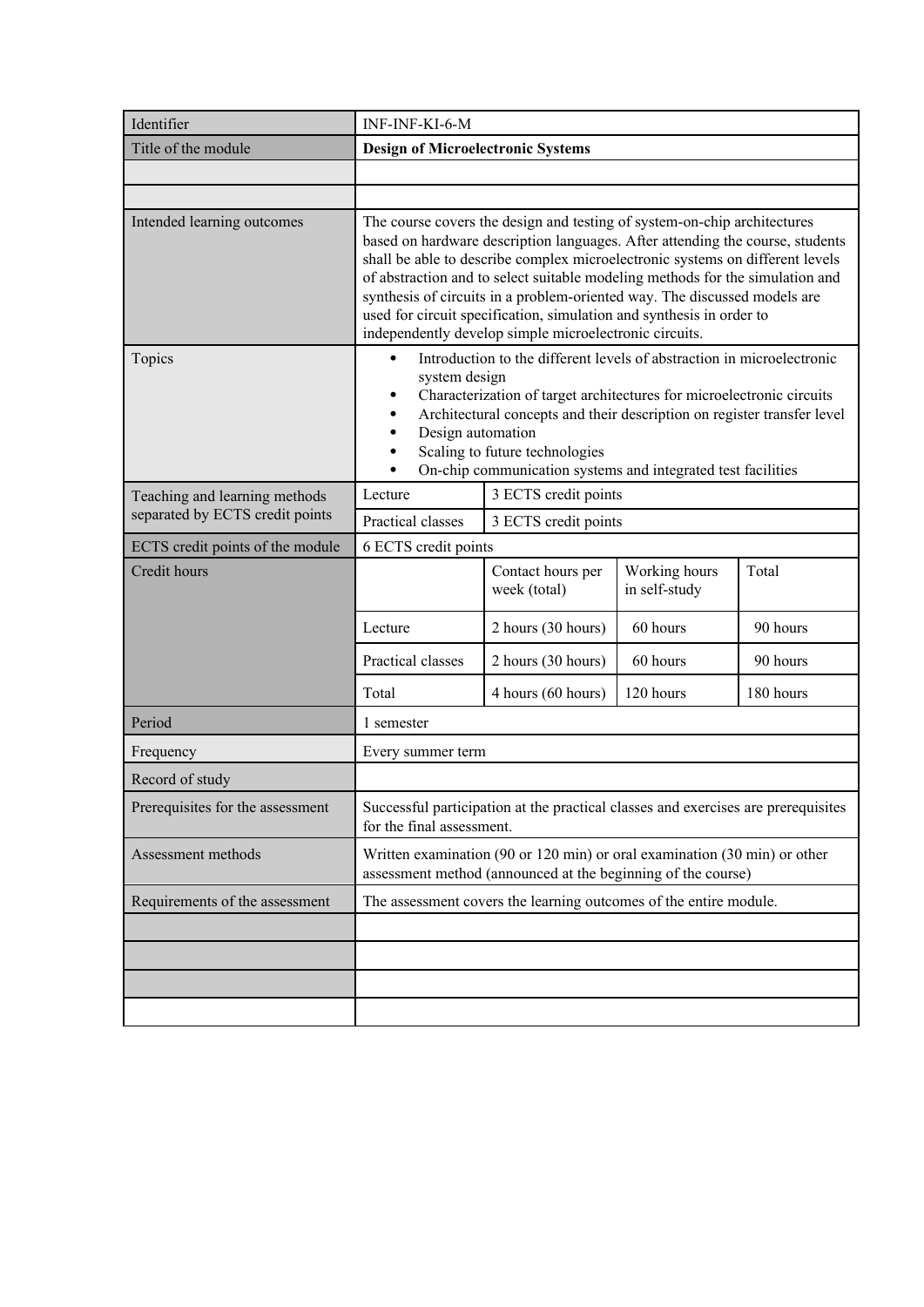| Identifier                       | INF-INF-ALG-6-X                                                                                                                                                                                           |                                                                                                                                           |                                |           |
|----------------------------------|-----------------------------------------------------------------------------------------------------------------------------------------------------------------------------------------------------------|-------------------------------------------------------------------------------------------------------------------------------------------|--------------------------------|-----------|
| Title of the module              | <b>Approximation Algorithms</b>                                                                                                                                                                           |                                                                                                                                           |                                |           |
|                                  |                                                                                                                                                                                                           |                                                                                                                                           |                                |           |
|                                  |                                                                                                                                                                                                           |                                                                                                                                           |                                |           |
| Intended learning outcomes       | Overview of different approximation classes and types, knowledge of<br>different algorithmic approximation techniques, knowledge of important<br>algorithms, knowledge of classical optimization problems |                                                                                                                                           |                                |           |
| Topics                           |                                                                                                                                                                                                           |                                                                                                                                           |                                |           |
| Teaching and learning methods    | Lecture                                                                                                                                                                                                   | 3 ECTS credit points                                                                                                                      |                                |           |
| separated by ECTS credit points  | Practical classes                                                                                                                                                                                         | 3 ECTS credit points                                                                                                                      |                                |           |
| ECTS credit points of the module | 6 ECTS credit points                                                                                                                                                                                      |                                                                                                                                           |                                |           |
| Credit hours                     |                                                                                                                                                                                                           | Contact hours per<br>week (total)                                                                                                         | Working hours<br>in self-study | Total     |
|                                  | Lecture                                                                                                                                                                                                   | 2 hours (30 hours)                                                                                                                        | 60 hours                       | 90 hours  |
|                                  | Practical classes                                                                                                                                                                                         | 2 hours (30 hours)                                                                                                                        | 60 hours                       | 90 hours  |
|                                  | Total                                                                                                                                                                                                     | 4 hours (60 hours)                                                                                                                        | 120 hours                      | 180 hours |
| Period                           | 1 semester                                                                                                                                                                                                |                                                                                                                                           |                                |           |
| Frequency                        | Every winter term                                                                                                                                                                                         |                                                                                                                                           |                                |           |
| Record of study                  |                                                                                                                                                                                                           |                                                                                                                                           |                                |           |
| Prerequisites for the assessment | for the final assessment.                                                                                                                                                                                 | Successful participation at the practical classes and exercises are prerequisites                                                         |                                |           |
| Assessment methods               |                                                                                                                                                                                                           | Written examination (90 or 120 min) or oral examination (30 min) or other<br>assessment method (announced at the beginning of the course) |                                |           |
| Requirements of the assessment   |                                                                                                                                                                                                           | The assessment covers the learning outcomes of the entire module.                                                                         |                                |           |
|                                  |                                                                                                                                                                                                           |                                                                                                                                           |                                |           |
|                                  |                                                                                                                                                                                                           |                                                                                                                                           |                                |           |
|                                  |                                                                                                                                                                                                           |                                                                                                                                           |                                |           |
|                                  |                                                                                                                                                                                                           |                                                                                                                                           |                                |           |